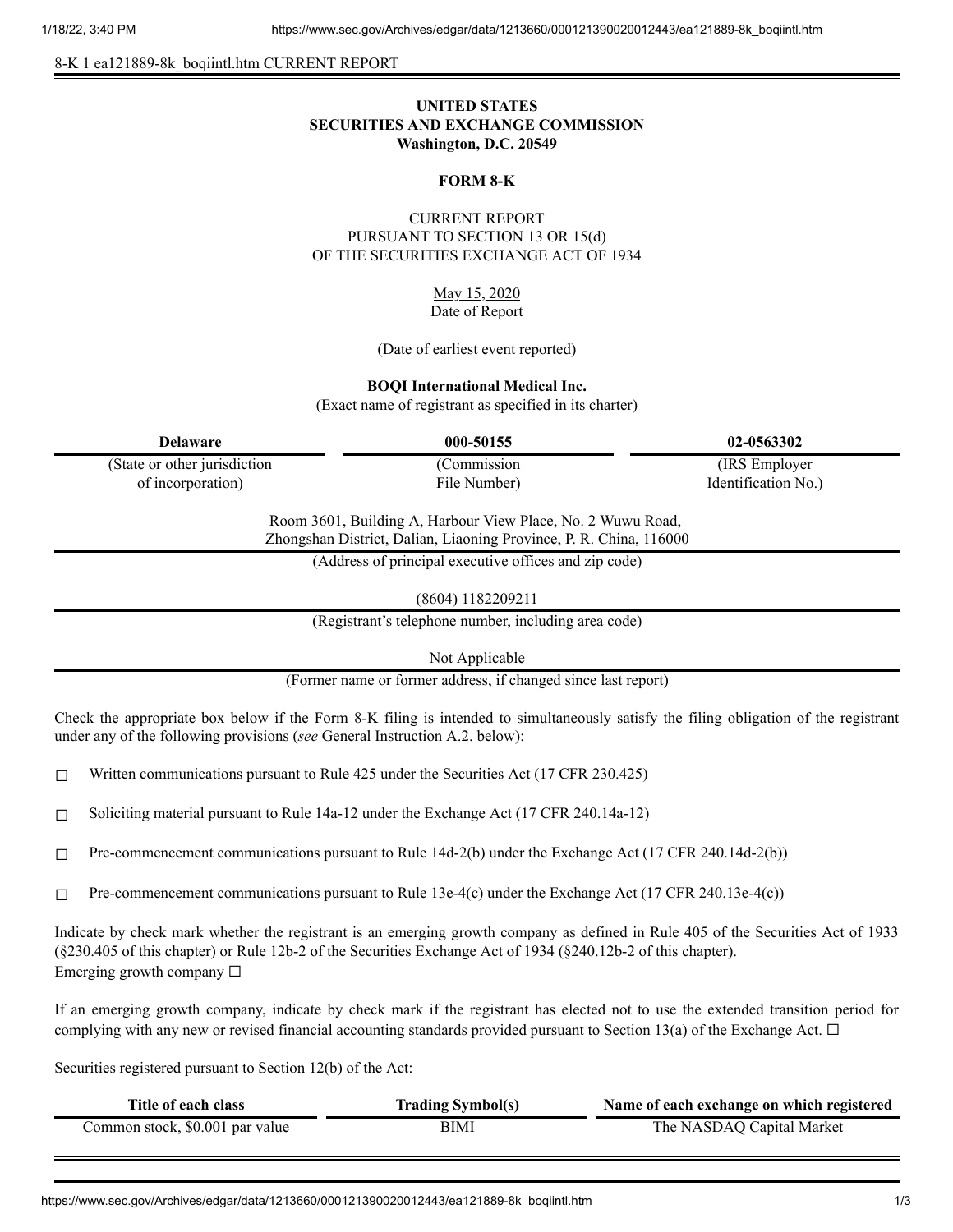### **ITEM 8.01 OTHER EVENTS**

BOQI International Medical Inc. (the "Company") will be relying on the Securities and Exchange Commission's Order under Section 36 of the Securities Exchange Act of 1934 Granting Exemptions From Specified Provisions of the Exchange Act and Certain Rules Thereunder dated March 25, 2020 (Release No. 34-88465) (the "Order") to delay the filing of its Quarterly Report on Form 10- Q for the three months ended March 31, 2020 (the "Report") due to the circumstances related to COVID-19. In particular, COVID-19 has caused disruptions in the Company's day-to-day operations resulting in limited access to the Company's facilities and limited support from its staff and professional advisors. This has, in turn, delayed the Company's ability to complete the Report. Notwithstanding the foregoing, the Company expects to file the Report no later than June 29, 2020 (which is 45 days from the Report's original filing deadline of May 15, 2020).

You should carefully consider the risk factors discussed in Part I, Item 1A. "Risk Factors" in our Annual Report on Form 10-K for the year ended December 31, 2019, including the risk factor captioned "The recent COVID-19 pandemic had a material adverse effect on our business operations, results of operations, cash flows and financial position" and the discussion relating to the impact of COVID-19 on our operations in Part I Item 7 "Management's Discussion and Analysis of Financial Condition and Results of Operations" in such Annual Report.

1